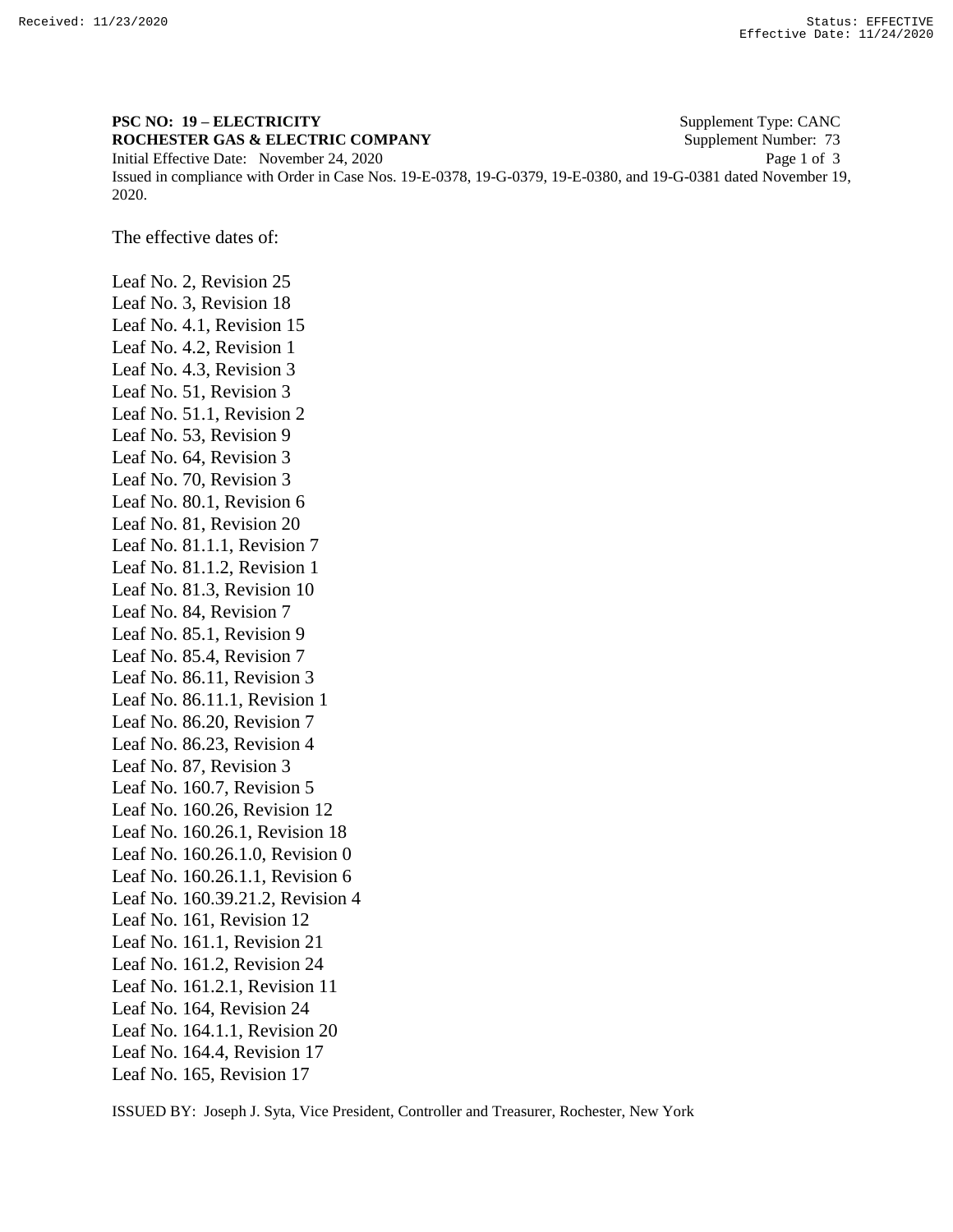**PSC NO: 19 – ELECTRICITY** Supplement Type: CANC **ROCHESTER GAS & ELECTRIC COMPANY** Supplement Number: 73 Initial Effective Date: November 24, 2020 Page 2 of 3 Issued in compliance with Order in Case Nos. 19-E-0378, 19-G-0379, 19-E-0380, and 19-G-0381 dated November 19, 2020. Leaf No. 166, Revision 23 Leaf No. 166.1.1, Revision 19 Leaf No. 166.4, Revision 14 Leaf No. 167, Revision 9 Leaf No. 169, Revision 17 Leaf No. 169.1, Revision 15 Leaf No. 169.1.1, Revision 11 Leaf No. 169.3, Revision 2 Leaf No. 170, Revision 4 Leaf No. 174, Revision 26 Leaf No. 174.1, Revision 6 Leaf No. 174.3, Revision 22 Leaf No. 176, Revision 20 Leaf No. 180, Revision 3 Leaf No. 181, Revision 3 Leaf No. 183, Revision 6 Leaf No. 187, Revision 20 Leaf No. 187.3, Revision 17 Leaf No. 187.4, Revision 10 Leaf No. 188, Revision 9 Leaf No. 188.1, Revision 2 Leaf No. 189, Revision 16 Leaf No. 190, Revision 24 Leaf No. 190.3, Revision 22 Leaf No. 190.4, Revision 14 Leaf No. 191, Revision 9 Leaf No. 193, Revision 21 Leaf No. 193.1, Revision 21 Leaf No. 193.1.1, Revision 15 Leaf No. 193.2.1, Revision 3 Leaf No. 194, Revision 20 Leaf No. 194.2, Revision 18 Leaf No. 194.4, Revision 10 Leaf No. 195, Revision 13 Leaf No. 195.1, Revision 12 Leaf No. 195.2, Revision 17 Leaf No. 199.1, Revision 13 Leaf No. 199.2, Revision 10 Leaf No. 199.3, Revision 9 Leaf No. 199.4, Revision 4

ISSUED BY: Joseph J. Syta, Vice President, Controller and Treasurer, Rochester, New York